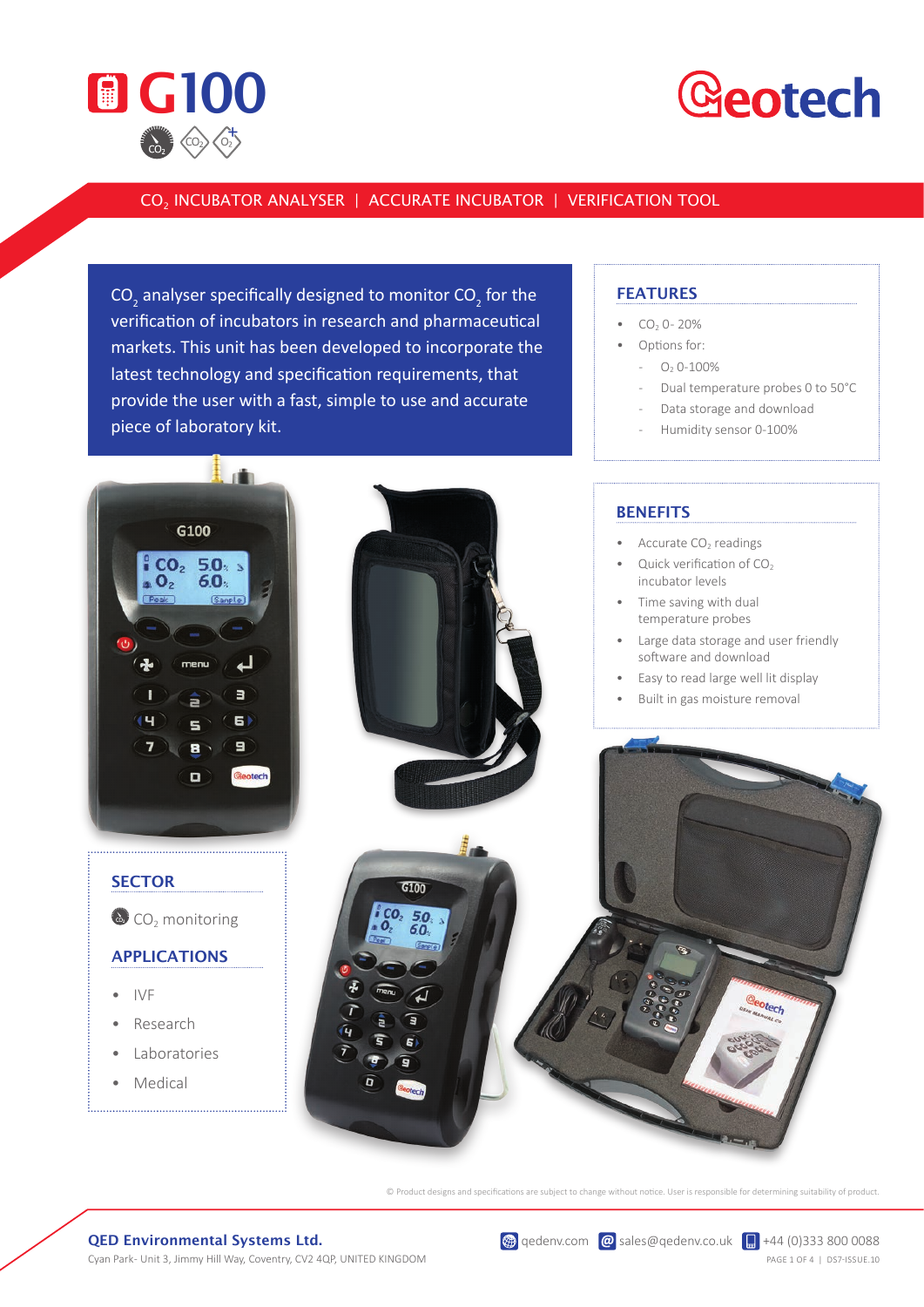# **O** G100

## TECHNICAL SPECIFICATIONS

| <b>POWER SUPPLY</b>             |                                                                                            |                                                            |
|---------------------------------|--------------------------------------------------------------------------------------------|------------------------------------------------------------|
| Battery type                    | Li Ion                                                                                     |                                                            |
| Battery life                    | 12 hours (10 hours with pump)                                                              |                                                            |
| <b>Battery lifetime</b>         | 600 cycles                                                                                 |                                                            |
| Battery charger                 | 5Vdc external power supply and internal charging circuit                                   |                                                            |
| Charge time                     | 4 hours                                                                                    |                                                            |
| Alternative power               | 5Vdc power supply                                                                          |                                                            |
| <b>GAS RANGES</b>               |                                                                                            |                                                            |
| Gases measured                  | CO <sub>2</sub>                                                                            | By custom dual wavelength infra-red with reference channel |
|                                 | $O2$ (optional)                                                                            | By internal electrochemical cell                           |
| Oxygen cell lifetime            | Approximately 3 years in air                                                               |                                                            |
| Range                           | CO <sub>2</sub>                                                                            | $0 - 20%$                                                  |
|                                 | O <sub>2</sub>                                                                             | $0 - 100%$                                                 |
| Typical accuracy*               | CO <sub>2</sub>                                                                            | ± 1% of range after calibration                            |
|                                 | O <sub>2</sub>                                                                             | ± 1% of range after calibration                            |
| Response time T90               | CO <sub>2</sub>                                                                            | $\leq$ 20 seconds                                          |
|                                 | O <sub>2</sub>                                                                             | $\leq 60$ seconds                                          |
| *Typical accuracies             | All typical accuracies quoted are after calibration plus accuracy of calibration gas used. |                                                            |
| <b>FACILITIES</b>               |                                                                                            |                                                            |
| Temperature (optional)          | x 2 using optional probes 0°C to +50°C                                                     |                                                            |
| Temperature accuracy, typical   | ± 0.1°C from 32 to 44°C, ± 0.2°C over the rest of the range                                |                                                            |
| Barometric pressure             | 800-1200 mbar                                                                              |                                                            |
| RH measurement (optional)       | RH Probe 0-100% RH non condensing                                                          |                                                            |
| RH accuracy                     | $\pm$ 1.5% RH across the range                                                             |                                                            |
| Visual and audible alarm        | User selectable CO <sub>2</sub> and O <sub>2</sub> alarm levels                            |                                                            |
| Communications                  | USB type B mini-connector, HID device class                                                |                                                            |
| Data storage                    | 1000 reading sets + 270 events                                                             |                                                            |
| <b>PUMP</b>                     |                                                                                            |                                                            |
| Flow                            | 100cc / min typically                                                                      |                                                            |
| <b>ENVIRONMENTAL CONDITIONS</b> |                                                                                            |                                                            |
| Operating temperature           | 0°C to 50°C                                                                                |                                                            |
| Relative humidity               | 0-95% non condensing (RH probe 0-100% non condensing)                                      |                                                            |
| Barometric pressure             | ± 500mbar from calibration pressure                                                        |                                                            |
| IP rating                       | <b>IP40</b>                                                                                |                                                            |

© Product designs and specifications are subject to change without notice. User is responsible for determining suitability of product.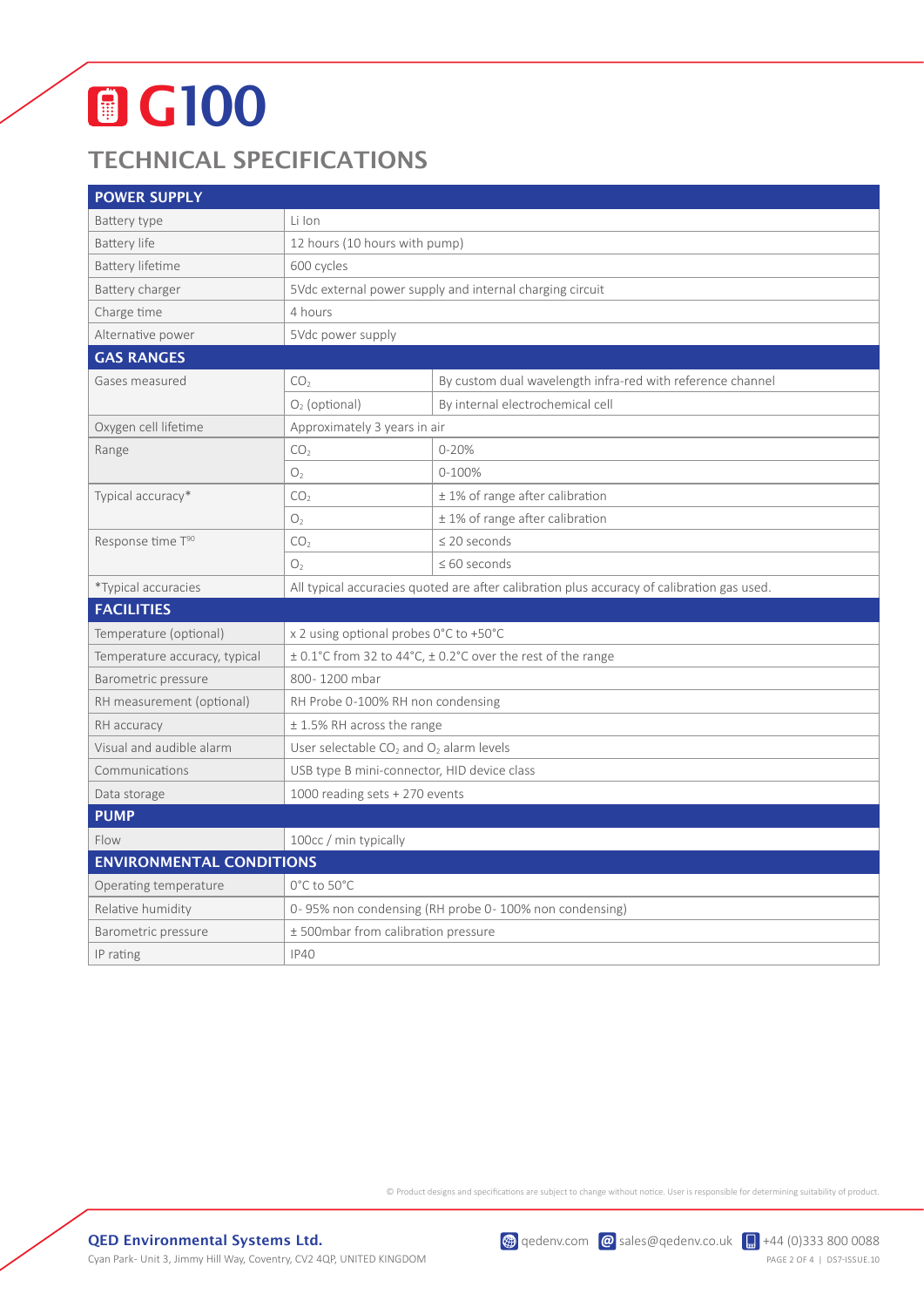# **O** G100

### TECHNICAL SPECIFICATIONS CONTINUED

| <b>PHYSICAL</b>      |                                                                                                                                       |  |  |
|----------------------|---------------------------------------------------------------------------------------------------------------------------------------|--|--|
| Weight               | 495 grams                                                                                                                             |  |  |
| Size                 | L 165mm, W 100mm, D 55mm                                                                                                              |  |  |
| Case material        | ABS / polypropylene with silicone rubber inserts                                                                                      |  |  |
| Keys                 | 17 resin capped silicone rubber keys                                                                                                  |  |  |
| Display              | Liquid crystal display, 128 x 64 pixel<br>With RGB LED back-light                                                                     |  |  |
| Gas sample filters   | Built-in gas dryer tube to remove moisture<br>User replaceable PTFE water trap filter                                                 |  |  |
| <b>CERTIFICATION</b> |                                                                                                                                       |  |  |
| EN 50270:2006        | Electromagnetic compatibility - electrical apparatus for the detection and measurement of combustible gases,<br>toxic gases or oxygen |  |  |
| EN61010-1:2010       | Safety requirements for electrical equipment for measurement, control, and laboratory use.<br>Part 1: General requirements            |  |  |
| ISO17025             | Calibration to UKAS certificate number 4533                                                                                           |  |  |



© Product designs and specifications are subject to change without notice. User is responsible for determining suitability of product.

 $\circledast$  qedenv.com  $\circledast$  sales@qedenv.co.uk  $\circledast$  +44 (0)333 800 0088 PAGE 3 OF 4 | DS7-ISSUE.10